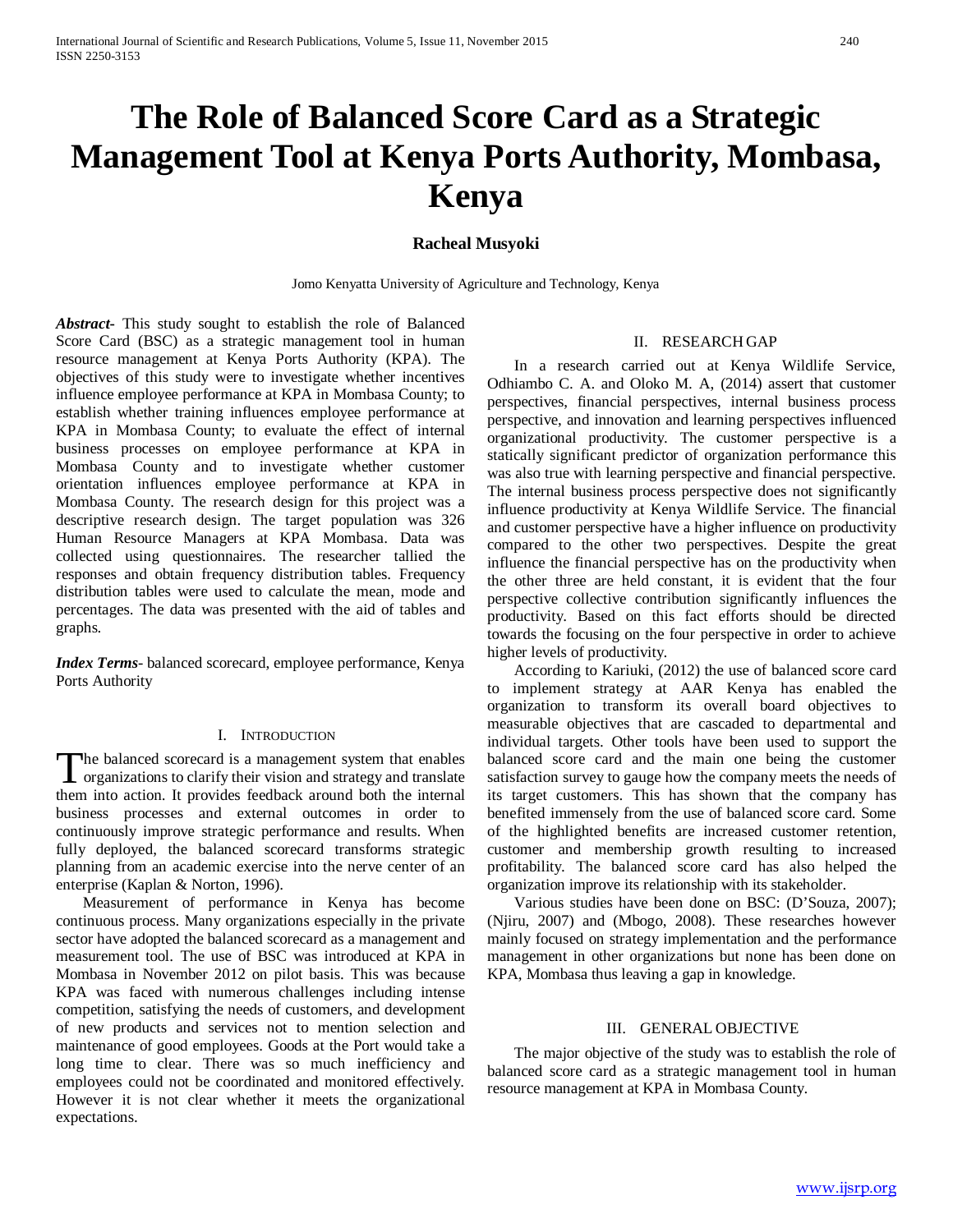#### IV. SPECIFIC OBJECTIVES

- 1. To investigate the role of BSC as a measuring tool for employees' performance in HRM at KPA in Mombasa County.
- 2. To establish the role of BSC in enhancing productivity for employees' performance in HRM at KPA in Mombasa County.
- 3. To evaluate the role of BSC in performance appraisal for employees' performance in HRM at KPA in Mombasa County.
- 4. To investigate the role of BSC on customer satisfaction at KPA in Mombasa County.

#### V. LITERATURE REVIEW

#### **BSC as a measuring tool for employee performance**

 The balanced scorecard philosophy need not apply only at the organizational level. A balanced approach to employee performance appraisal is an effective way of getting a complete look at an employee's work performance, not just a partial view. Too often, employee performance plans with their elements and standards measure behaviours, actions, or processes without also measuring the results of employees' work. By measuring only behaviours or actions in employee performance plans, an organization might find that most of its employees are appraised as Outstanding when the organization as a whole has failed to meet its objectives. (Drury, 2004)

 By using balanced measures at the organizational level, and by sharing the results with supervisors, teams, and employees, managers are providing the information needed to align employee performance plans with organizational goals. By balancing the measures used in employee performance plans, the performance picture becomes complete.

# **The role of BSC in enhancing productivity for employees' performance**

 In most businesses, the employees represent both an organization's biggest expense, and its most valuable asset. This means the company's productivity, and ultimately, its profitability depend on making sure all of its workers perform up to, if not exceed their full potential.

 To survive and prosper in today's economic times, companies can no longer manage using financial measures alone. Businesses have to track non-financial measures such as speed of response and product quality; externally focused measures, such as customer satisfaction and brand preference; and forward looking measures, such as employee satisfaction, retention and succession planning.

 Key Performance Indicators are a company's measurable goals, typically tied to an organization's strategy, as revealed through performance management tools such as the Balanced Scorecard.

 Most goals are achieved not through the efforts of a single person, but by multiple people in a variety of departments across an organization. Performance management experts agree that cascading and aligning goals across multiple owners creates a "shared accountability" that is vital to a company's success. The company then uses its Key Performance Indicators as the foundation to analyse and track performance and base key strategic decisions regarding staffing and resources. (Barney, 2001)

# **The role of BSC in performance appraisal for employees' performance**

 The assessment of individual employee is based on a proposed framework in which ratings. Outcomes are influenced by interactions between individuals and in the context in which assessment occurs. Improvement of performance generally benefits from frequent feedback on specific performance dimension (Govaerts, Van Der Vleuten, Schuwirth, and Muijtjens,

 The formal review done on annual basis, feedback based on 360 degree principle, except in cases where it is practically impossible to achieve, in the event of disagreements arising with regard to either measures that have been set or the final evaluation, each staff member is entitled to voice his or her disagreement and have it dealt with procedurally whereas the summative assessment could have its flaws in that performance ratings could be inflated (Marchington, M., & Wilkinson, A., 2008). Raters will tend to bias their decisions towards what is acceptable to others. They may feel accountable to their supervisors and management. It is therefore in the interest of an organization to maximize the effectiveness of performance appraisal by reducing the rater errors (Boxall & Purcell, 2003).

 In a performance appraisal setting, a rater's reactions to accountability include efforts to enhance or protect his or her self-image and attempts to maximize rewards and minimize punishment. Performance appraisal systems are improved by rectifying common shortcomings, for example; reducing bias, training those involved and using a format with research substantiation.

#### **The role of BSC on customer satisfaction**

 The Balanced Scorecard introduced customer metrics into performance management systems. Scorecards feature all manner of wonderful objectives relating to the customer value proposition and customer outcome metrics — for example, market share, account share, acquisition, satisfaction, and retention.

 Companies often capture additional business by offering more services. The list is wide-ranging: product or service customization; small order quantities; special packaging; expedited and just-in-time delivery; substantial pre-sales support from marketing, technical, and sales resources; extra post-sales support for installation, training, warranty, and field service; and liberal payment terms. While all of these services create value and loyalty among customers, none of them come for free. For a differentiated customer intimacy strategy to succeed, the value created by the differentiation — measured by higher margins and higher sales volumes — has to exceed the cost of creating and delivering customized features and services. (Storey, 2007)

 Unfortunately, many companies cannot accurately decompose their aggregate marketing, distribution, technical, service, and administrative costs into the cost of serving individual customers. Either they treat all such costs as fixedperiod costs and don't drive them to the customer level, or they use high-level, inaccurate methods, such as allocating a flat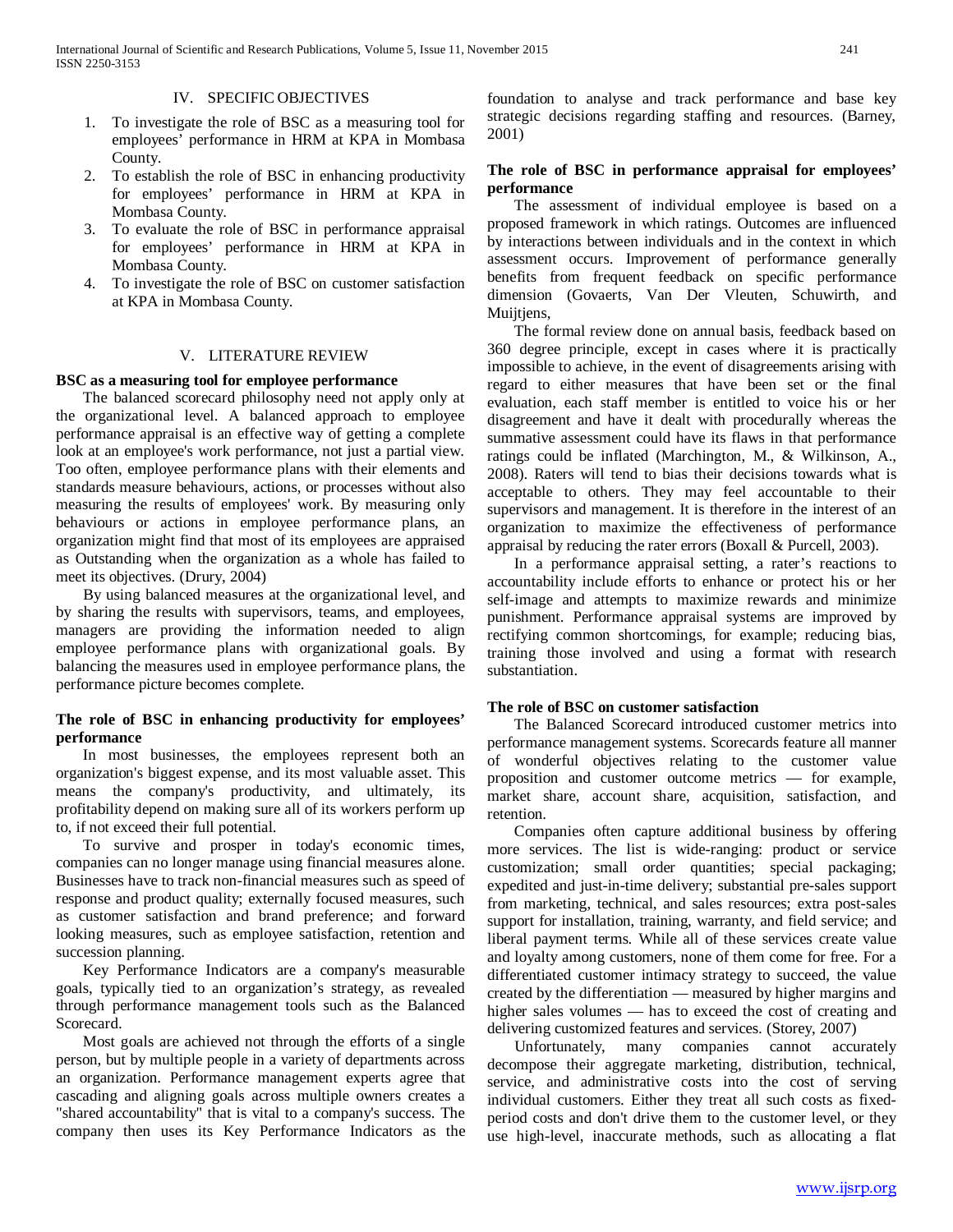percentage of sales revenue to each customer to cover "belowthe-line" indirect expenses.

### **Employee Performance**

 We view the organization from four perspectives, and develop metrics, collect data and analyse it relative to each of these perspectives. The BSC was initially developed as a performance tool due to the weaknesses existing in the reliance of only one performance measure, mainly financial. In the course of its adoption, it came out very clearly that it could be used as an effective tool for translating an organizations strategy into operational terms i.e. Short-term objective and measures, which are in line with the overall strategy (Kaplan & Norton, 1996). Strategy is usually abstract, long-term complex yet for it to be successfully implemented it has to cascade down the organization. There are four management processes that contribute in linking long-term strategic objectives with shortterm actions. The first process is translating the vision to ensure that managers come to a consensus around the organization's mission and strategy (Kaplan & Norton, 1992). The outcome of this process is to clear terms that will help employees realize the organization vision.

 The second process is communicating and linking objectives and measures to all levels of the organization so that employees understand the long-term strategy and as result have their departmental and individual objectives aligned with it. Those at the operational level should be able to fully understand the strategy and align their day to day work with the strategy (Lyons & Gumbus, 2004). It would also be useful to link rewards to performance measures. The third process is business planning where companies integrate their business with financial plans; integration of strategic planning and budgeting process. Short term plans and targets are identified and aligned to long term objectives. The fourth and final process ie feedback and learning (Kaplan & Norton, 1992). The balance score card goes beyond standard financial measures to include additional perspectives:

The customer perspective, the internal process perspective, and the learning and growth perspective. Financial perspective includes measures such as operating income, return on capital employed and economic value added, Customer perspective focuses on measures such as customer satisfaction, customer retention, and market share in target segments. Business perspective looks at measures such as cost, throughput and quality. Learning and growth perspective focuses on measures such as employee satisfaction, employee retention skills etc. Niven, (2005) supports the argument against sole reliance of financial information, and notes that however important financial measures are, they must be supplemented with other indicators that predict future financial success. He compares the use of financial measures alone, with driving a car with rear mirror, which only shows a good view of where one has been, but little guidance on the road ahead. What is needed is performance measurement system that balances the historical accuracy and integrity of financial measures with drivers of the future.

In a knowledge-worker organization, people; the only repository of knowledge are the main resource. In the current climate of rapid technological change, it is becoming necessary for knowledge workers to be in a continuous learning mode. Metrics can be put into place to guide managers in focusing training funds where they can help the most. In any case, learning and growth constitute the essential foundation for success of any knowledge-worker organization (Kaplan & Norton, 1992). They emphasize that 'learning' is more than 'training'; it also includes things like mentors and tutors within the organization, as well as that ease of communication among workers that allows them to readily get help on a problem when it is needed. It also includes technological tools; what the Baldrige criteria call "high performance work systems."

 According to Kaplan & Norton, (1996), disconnect between strategy formulation and strategy implementation is caused by barriers erected by traditional management systems. They have identified these as the systems organizations use to establish and communicate strategy and directions, allocate resources, define departmental, team and individual goals and directions and provide feedback. Strategy analysis and choice are of little value in an organization unless the strategies are capable of being implemented. Strategic change does not take place simply because it is considered desirable; its takes place because it can be made to work and put to work by the organizational members. Execution of strategy depends on people, who are the most important resource in an organization. How they are organized is crucial to the effectiveness of strategy. The balanced scorecard has evolved from its early use as a simple performance measurement framework to a full strategic planning and management system. The "new" balanced scorecard transforms an organization's strategic plan from an attractive but passive document into the "marching orders" for the organization on a daily basis.

# VI. RESEARCH METHODOLOGY

# **Research Design**

 This study employed a descriptive survey research design. Descriptive survey research designs are used in preliminary and exploratory studies to allow researchers to gather information, summarize, present and interpret for the purpose of clarification (Orodho, 2010). Mugenda and Mugenda, (1999) on the other hand give the purpose of descriptive research as determining and reporting the way things are. (Borg & Gall, 1989) note that descriptive survey research is intended to produce statistical information. The study was within the provisions of descriptive survey research design because the researcher collected data and reported the way things were without manipulating any variables. **Target Population** 

 According to Mugenda & Mugenda (1999), target population in statistics is the specific population about which information is desired. A population is a well-defined or set of people, services, elements, and events, group of things or households that are being investigated. The population of this study were all the employees in the HRM department of KPA. According to the Kenya Ports Authority Human Resources Manual (2012) an employee is defined as 'any person employed in the Authority for wages and salaries'. There were 326 employees in the HRM department as at 2016 (KPA Records, 2016).

#### **Sampling and Sample Size**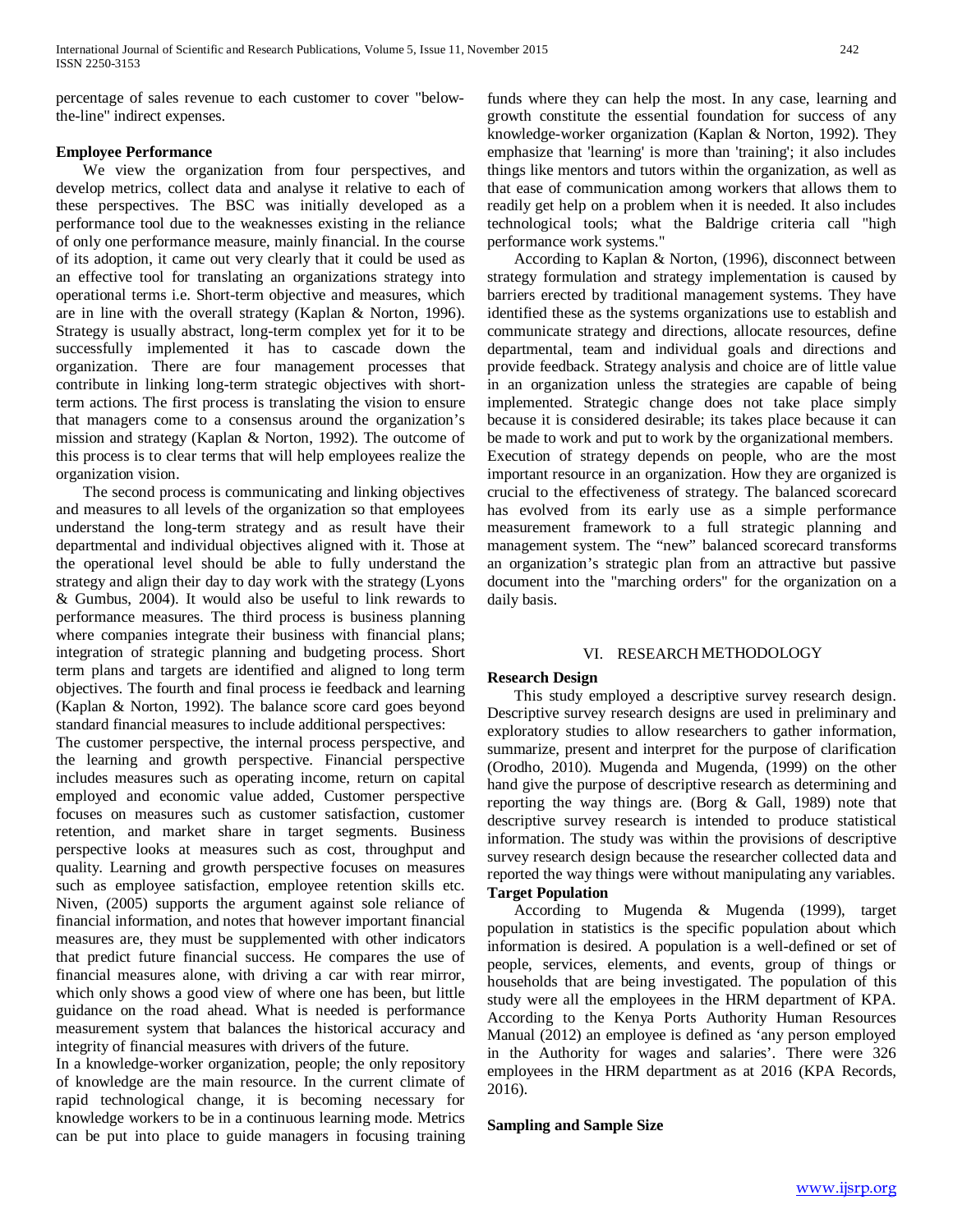This study used simple random sampling technique. A simple random sample is a subset of individuals (a sample) chosen from a larger set (a population). Each individual is chosen randomly and entirely by chance, such that each individual has the same probability of being chosen at any stage during the sampling process, and each subset of *k* individuals has the same probability of being chosen for the sample as any other subset of *k* individuals (Yates, 2008). A simple random sample is an unbiased surveying technique.

 Advantages are that it is free of classification error, and it requires minimum advance knowledge of the population other than the frame. Its simplicity also makes it relatively easy to interpret data collected in this manner. For these reasons, simple random sampling best suits situations where not much information is available about the population and data collection can be efficiently conducted on randomly distributed items, or where the cost of sampling is small enough to make efficiency less important than simplicity. There were 326 employees in the HRM department at KPA in Mombasa. To ensure fair representation of the study population, Simple random sampling was used to select 163 respondents to participate in the study.

#### **Data collection**

 Data was collected using a questionnaire. A questionnaire was preferred for collecting data because in such questionnaires, the questions, their wordings and sequence were fixed and identical to all respondents. This had the advantage of obtaining standard responses to items in the questionnaire, making it possible to compare between sets of data. According to Orodho (2010), this method can reach a large number of subjects who are able to read and write independently. The questionnaire was be designed to get information on how BSC card is used as strategy implementation tool where the main issues of the study are put into focus.

# **Data Analysis**

 Data collected was appropriately coded, scored and then keyed in the computer for analysis by Statistical Package for Social Sciences (SPSS). Frequency distribution tables were used to calculate the mean, mode and percentages. The data was presented with the aid of percentiles, and graphs.

# VII. DISCUSSION OF FINDINGS

 The study found that most of the respondents were in agreement that they were sufficiently engaged in performance measurement setting. The results showed that the BSC performance measurement tool was comprehensive with respect to measurement of performance. The results further revealed that the BSC performance measurement tool was effective. This is consistent with a number of prior studies such as Scholes & Johnson, (2007) which concluded that the balance scorecard was a valuable tool for measuring performance. The study also established that successful implementation of the balanced score card requires proper training on not only how the balance score card works but get everybody's understanding the company objectives and their role in meeting these objectives. All the activities are therefore aligned towards achieving the overall organization objectives. The Key Performance Indicators and

Key Performance Measures are developed and well explained to each staff. Lynch and Cross (1995) who identified three criteria's that must be met by performance management systems if they are to effectively mediate between and organizations strategy and its day to day activities. These necessary conditions comprised; that the system must explicitly link operational targets to strategic goals; it must integrate financial and nonfinancial performance information; and the system should focus on business activities on meeting customer requirements. It is asserted that the balanced score card fundamentally meets these criteria by providing a truly strategic control system (Mooraj et al., 1999)

 The advantages of implementing the balanced score card are such that it aligns individual actions to achieving the organizational objectives, addresses all the critical aspects of running the organization, it measures performance objectively, helps identify areas that require more attention and at a glance capture the overall picture of the business performance. The study showed that key factors for successful strategy implementation using the balance score card at KPA included involvement of all the stakeholders getting buy in from the top management and training all the employees on the company objectives and also on the understanding of the balanced score card. Boxall & Purcell, 2003 asserted that successful strategy implementation requires sound mechanisms for directing activity and behavior, especially including effective communication systems as well as appropriate strategic and management controls. The importance of enabling sound two way communication within organizations is seen as fundamental to the effective implementation of strategy (Drury, 2004).

 The study found that the customer perspective element of balance scorecard adequately measured customer satisfaction in their firms. The study found that the business process element of balance scorecard adequately measured the performance of internal process in their firms. The study also revealed that the innovation and learning element of balance scorecard adequately measures the ability of your firm to innovate and adopt the environment. The study found that the financial performance measure of the balance scorecard adequately measures the success of the operations in meeting the strategic objects. These results are therefore consistent with Huselid, (2005) who noted that Balance scorecard measured adequately performance of organizations.

 BSC was reported in this study to provide focus and clear lines of accountability providing the ability to measure the achievement of agreed outcomes. BSC was also reported to facilitate communication across the entire organization and enhances understanding of vision, mission and strategy. BSC was also reported to be useful through tying the vision, mission and strategy to the goals and objectives of individuals and departments concerned. Other benefits included helping define clear metrics for better and more objective performance management and facilitating a clear understanding of the reasons behind strategic initiatives. These findings concur with assertion by Kaplan and Norton (2001) who transformed BSC into a strategic management system describing management processes and principles to develop and implement a strategy-focused and aligned management system build on sound, formal accounting principles. This indicates that BSC enables them to implement their strategies successfully.